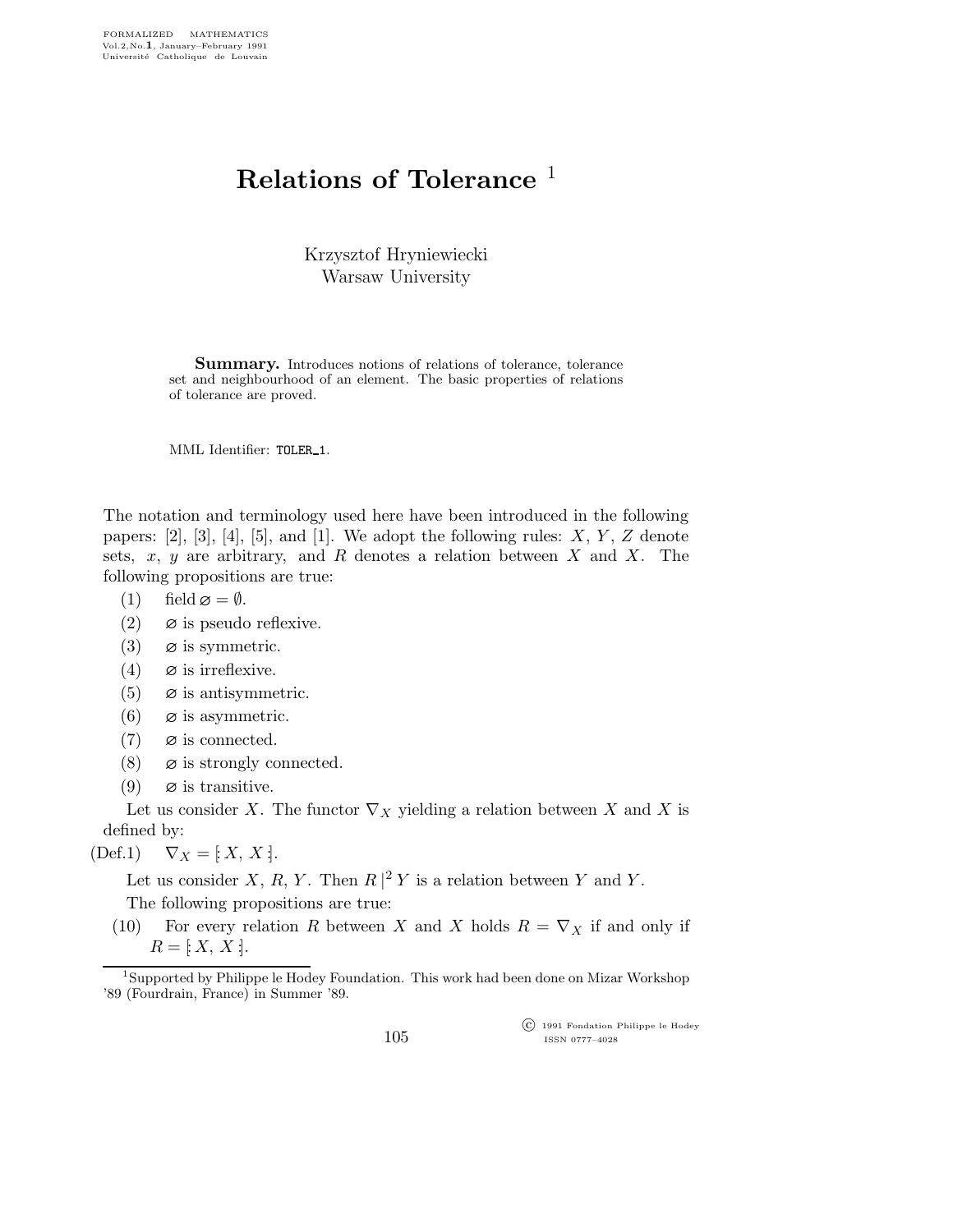$$
(11) \quad \nabla_X = [X, X].
$$

(12) dom  $\nabla_X = X$ .

- (13)  $\text{rng }\nabla_X=X.$
- (14) field  $\nabla_X = X$ .
- (15) For all x, y such that  $x \in X$  and  $y \in X$  holds  $\langle x, y \rangle \in \nabla_X$ .
- (16) For all x, y such that  $x \in \text{field } \nabla_X$  and  $y \in \text{field } \nabla_X$  holds  $\langle x, y \rangle \in \nabla_X$ .
- (17)  $\nabla_X$  is pseudo reflexive.
- (18)  $\nabla_X$  is symmetric.
- (19)  $\nabla_X$  is strongly connected.
- (20)  $\nabla_X$  is transitive.
- $(21)$   $\nabla_X$  is connected.

Let us consider  $X$ . A relation between  $X$  and  $X$  is said to be a tolerance of  $X$  if:

(Def.2) it is pseudo reflexive and it is symmetric and field it  $=X$ .

In the sequel  $T$ ,  $R$  denote tolerances of  $X$ . The following propositions are true:

- $(23)^2$  For every tolerance R of X holds R is pseudo reflexive and R is symmetric and field  $R = X$ .
- (24) For every tolerance T of X holds dom  $T = X$ .
- (25) For every tolerance T of X holds rng  $T = X$ .
- (26) For every tolerance T of X holds field  $T = X$ .
- (27) For every tolerance T of X holds  $x \in X$  if and only if  $\langle x, x \rangle \in T$ .
- (28) For every tolerance T of X holds T is reflexive in X.
- (29) For every tolerance T of X holds T is symmetric in X.
- (30) For every tolerance T of X such that  $\langle x,y \rangle \in T$  holds  $\langle y,x \rangle \in T$ .
- (31) For every tolerance T of X and for all x, y such that  $\langle x, y \rangle \in T$  holds  $x \in X$  and  $y \in X$ .
- (32) For every relation R between X and Y such that R is symmetric holds  $R \nvert^2 Z$  is symmetric.

Let us consider X, T, and let Y be a subset of X. Then  $T|^2 Y$  is a tolerance  $of Y.$ 

Next we state the proposition

(33) If  $Y \subseteq X$ , then  $T |^2 Y$  is a tolerance of Y.

Let us consider  $X$ , and let  $T$  be a tolerance of  $X$ . A set is called a set of mutually elements w.r.t.  $T$  if:

(Def.3) for all x, y such that  $x \in \text{it}$  and  $y \in \text{it}$  holds  $\langle x, y \rangle \in T$ .

We now state the proposition

(34)  $\emptyset$  is a set of mutually elements w.r.t. T.

 $2$ The proposition  $(22)$  was either repeated or obvious.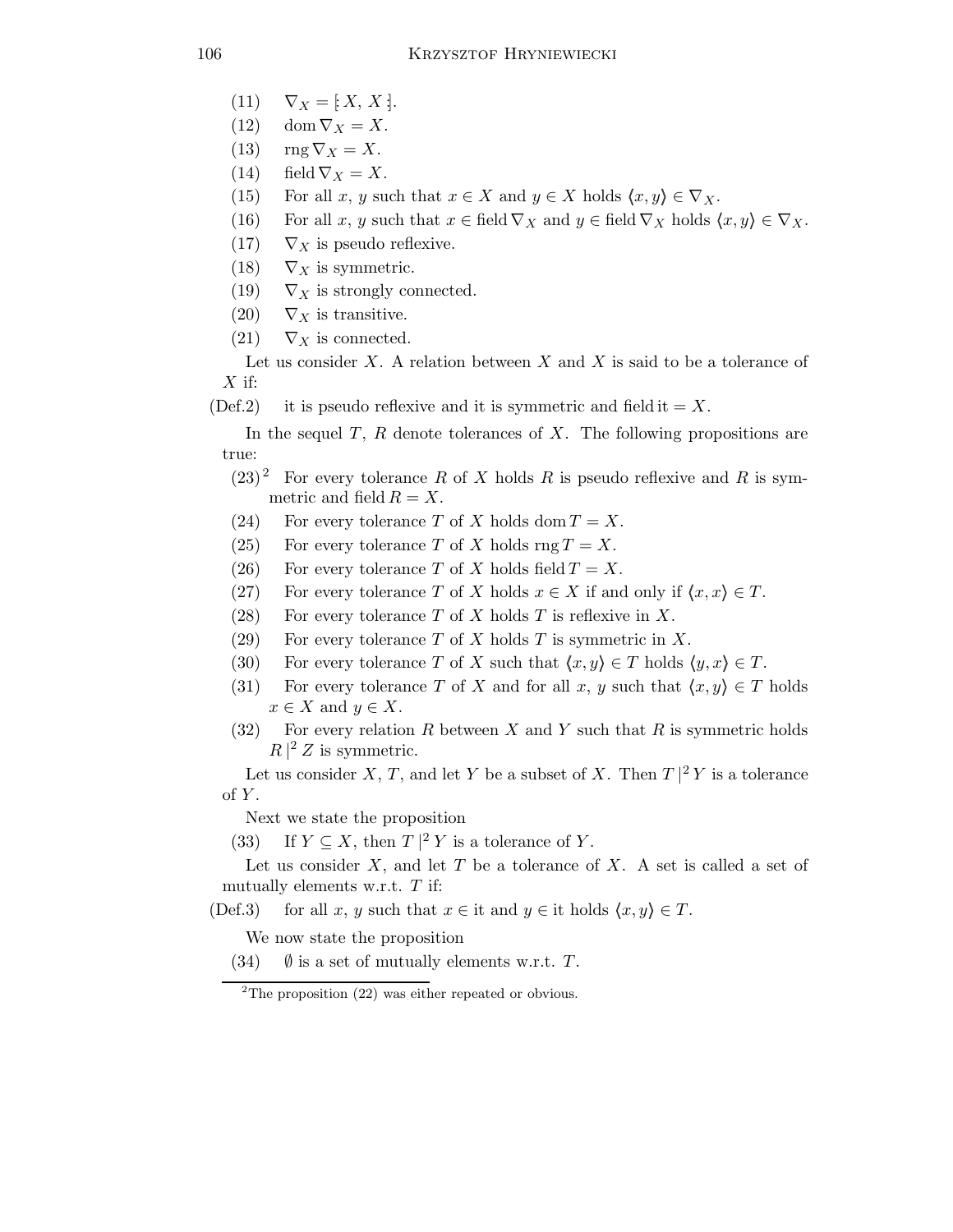Let us consider  $X$ , and let  $T$  be a tolerance of  $X$ . A set of mutually elements w.r.t.  $T$  is called a tolerance class of  $T$  if:

(Def.4) for every x such that  $x \notin \mathbb{R}$  it and  $x \in X$  there exists y such that  $y \in \mathbb{R}$ and  $\langle x,y \rangle \notin T$ .

Next we state a number of propositions:

- $(36)^3$  Y is a set of mutually elements w.r.t. T if and only if for all x, y such that  $x \in Y$  and  $y \in Y$  holds  $\langle x, y \rangle \in T$ .
- $(38)^4$  For every tolerance T of X such that  $\emptyset$  is a tolerance class of T holds  $T = \varnothing$ .
- (39)  $\varnothing$  is a tolerance of  $\varnothing$ .
- (40) For all x, y such that  $\langle x,y \rangle \in T$  holds  $\{x,y\}$  is a set of mutually elements w.r.t. T.
- (41) For every x such that  $x \in X$  holds  $\{x\}$  is a set of mutually elements w.r.t. T.
- (42) For all Y, Z such that Y is a set of mutually elements w.r.t. T and Z is a set of mutually elements w.r.t. T holds  $Y \cap Z$  is a set of mutually elements w.r.t. T.
- (43) If Y is a set of mutually elements w.r.t. T, then  $Y \subseteq X$ .
- (44) If Y is a tolerance class of T, then  $Y \subseteq X$ .
- (45) For every set Y of mutually elements w.r.t. T there exists a tolerance class Z of T such that  $Y \subseteq Z$ .
- (46) For all x, y such that  $\langle x,y \rangle \in T$  there exists a tolerance class Z of T such that  $x \in Z$  and  $y \in Z$ .
- (47) For every x such that  $x \in X$  there exists a tolerance class Z of T such that  $x \in Z$ .

Let us consider X. Then  $\triangle_X$  is a tolerance of X.

We now state three propositions:

- (48)  $\nabla_X$  is a tolerance of X.
- (49)  $T \subseteq \nabla_X$ .
- (50)  $\Delta_X \subseteq T$ .

The scheme *ToleranceEx* concerns a set  $A$ , and a binary predicate  $P$ , and states that:

there exists a tolerance T of A such that for all x, y such that  $x \in A$  and  $y \in \mathcal{A}$  holds  $\langle x, y \rangle \in T$  if and only if  $\mathcal{P}[x, y]$ 

provided the parameters satisfy the following conditions:

• for every x such that  $x \in A$  holds  $\mathcal{P}[x, x]$ ,

• for all x, y such that  $x \in \mathcal{A}$  and  $y \in \mathcal{A}$  and  $\mathcal{P}[x, y]$  holds  $\mathcal{P}[y, x]$ . One can prove the following propositions:

<sup>3</sup>The proposition (35) was either repeated or obvious.

<sup>&</sup>lt;sup>4</sup>The proposition (37) was either repeated or obvious.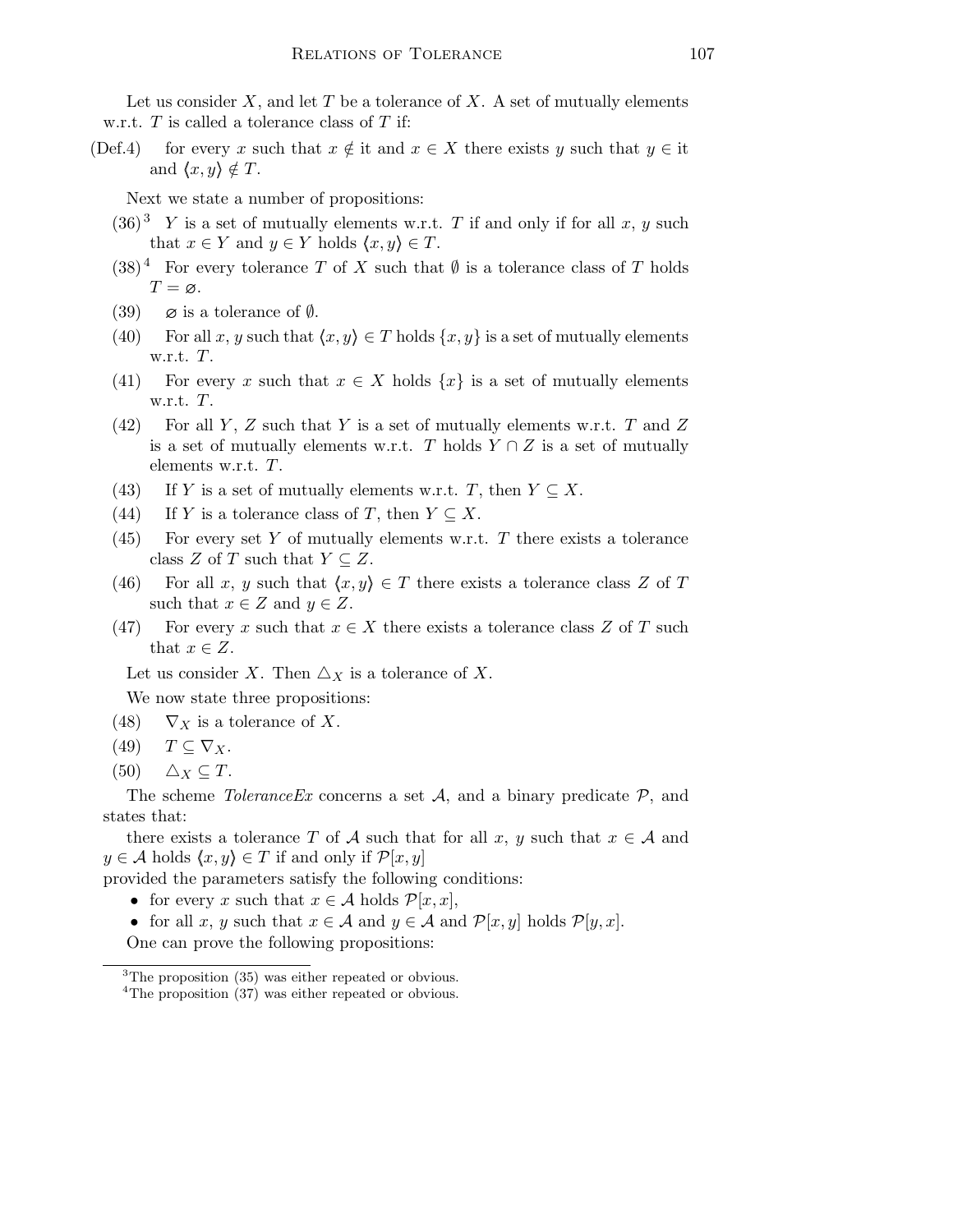- (51) For every Y there exists a tolerance T of  $\bigcup Y$  such that for every Z such that  $Z \in Y$  holds Z is a set of mutually elements w.r.t. T.
- (52) Let Y be a set. Let T, R be tolerances of  $\bigcup Y$ . Then if for all x, y holds  $\langle x,y \rangle \in T$  if and only if there exists Z such that  $Z \in Y$  and  $x \in Z$  and  $y \in Z$  and for all x, y holds  $\langle x,y \rangle \in R$  if and only if there exists Z such that  $Z \in Y$  and  $x \in Z$  and  $y \in Z$ , then  $T = R$ .
- (53) For all tolerances T, R of X such that for every Z holds Z is a tolerance class of T if and only if Z is a tolerance class of R holds  $T = R$ .

Let us consider  $X$ , and let  $T$  be a tolerance of  $X$ , and let us consider  $x$ . The functor neighbourhood $(x, T)$  yielding a set is defined by:

(Def.5) for every y holds  $y \in \text{neighborhood}(x,T)$  if and only if  $\langle x,y \rangle \in T$ .

One can prove the following propositions:

- $(54)$  For every tolerance T of X and for every x and for every set Y holds  $Y = \text{neighborhood}(x, T)$  if and only if for every y holds  $y \in Y$  if and only if  $\langle x,y \rangle \in T$ .
- (55) For every tolerance T of X holds  $y \in \text{neighborhood}(x,T)$  if and only if  $\langle x,y \rangle \in T$ .
- (56) If  $x \in X$ , then  $x \in \text{neighborhood}(x, T)$ .
- (57) neighbourhood $(x,T) \subseteq X$ .
- (58) For every Y such that for every set Z holds  $Z \in Y$  if and only if  $x \in Z$ and Z is a tolerance class of T holds neighbourhood $(x, T) = \bigcup Y$ .
- (59) For every Y such that for every Z holds  $Z \in Y$  if and only if  $x \in Z$  and Z is a set of mutually elements w.r.t. T holds neighbourhood $(x, T) = \bigcup Y$ .

We now define two new functors. Let us consider  $X$ , and let  $T$  be a tolerance of X. The functor TolSets  $T$  yields a set and is defined by:

(Def.6) for every Y holds  $Y \in \text{TolSets } T$  if and only if Y is a set of mutually elements w.r.t. T.

The functor TolClasses  $T$  yields a set and is defined by:

(Def.7) for every Y holds  $Y \in \text{TolClasses } T$  if and only if Y is a tolerance class of T.

The following propositions are true:

- (60) For every set Y and for every tolerance T of X holds  $Y = \text{TolSets } T$  if and only if for every Z holds  $Z \in Y$  if and only if Z is a set of mutually elements w.r.t. T.
- (61) For every tolerance T of X and for every Z holds  $Z \in \text{TolSets } T$  if and only if  $Z$  is a set of mutually elements w.r.t.  $T$ .
- (62) For every set Y and for every tolerance T of X holds  $Y = \text{TolClasses } T$ if and only if for every Z holds  $Z \in Y$  if and only if Z is a tolerance class of T.
- (63) For every tolerance T of X holds  $Z \in \text{ToIClasses } T$  if and only if Z is a tolerance class of T.